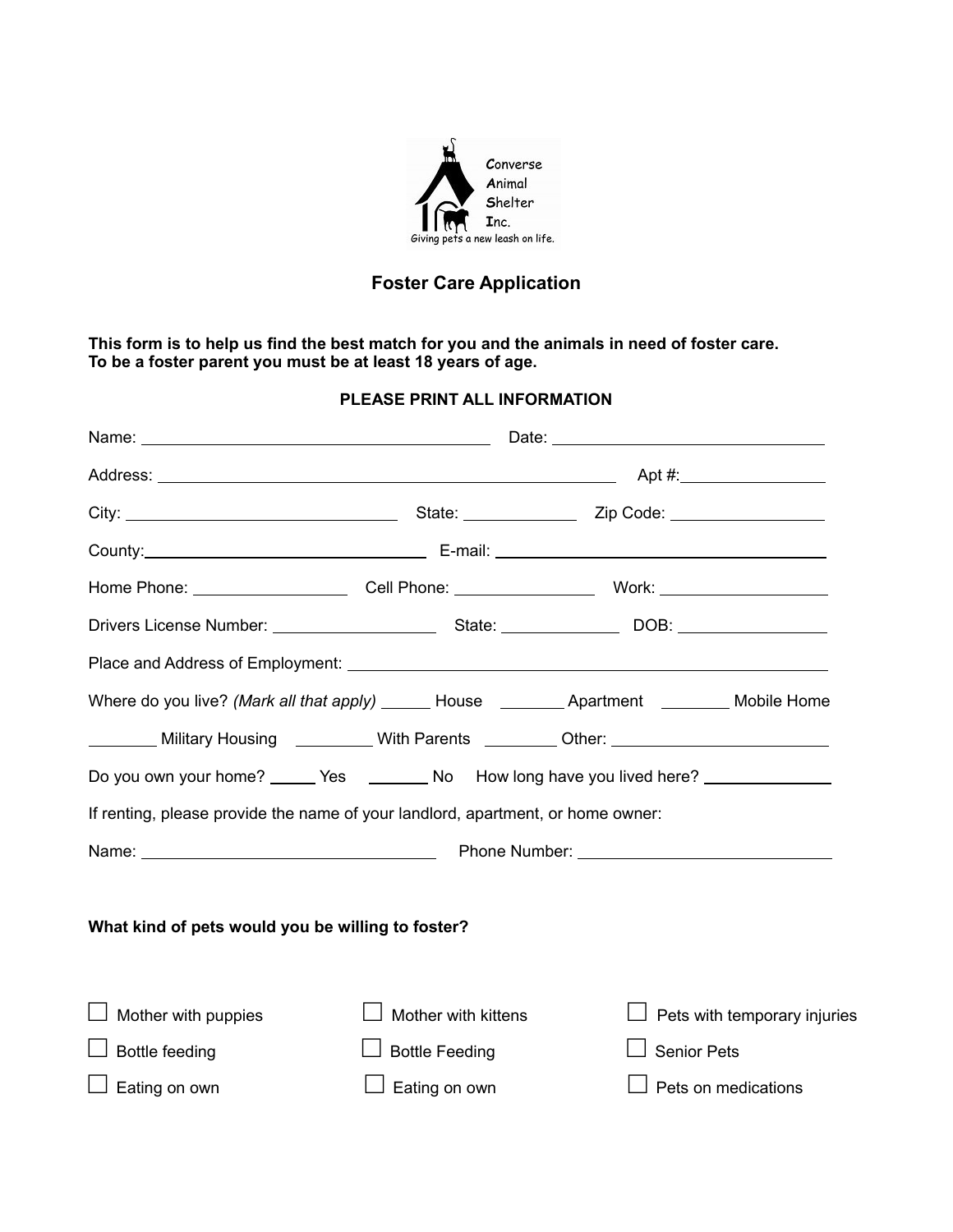*\*\*Fosters less than four weeks old without their mother may require bottle feeding\*\**

How many hours would you have to leave the foster pets alone during they day? Is there a place in your home where the foster pets can be kept isolated from family pets? The Yes The No If yes, describe the location(s): The North Content of North Content of North Content of North Content of North Content of North Content of North Content of North Content of North Content of North Content of

### **Your Household**

#### **Please list household members:**

| <b>Name</b> | <b>Relation</b> | Age |
|-------------|-----------------|-----|
|             |                 |     |
|             |                 |     |
|             |                 |     |
|             |                 |     |
|             |                 |     |

## **Current Pets**

## **Please list all pets you currently own or live with:**

| $\vert$ Cat/Dog $\vert$ | <b>Pet's Name</b> | <b>Breed</b> | Age | <b>Sex</b> | $S/N$ ? | Stays primarily<br>(in, out, both) |
|-------------------------|-------------------|--------------|-----|------------|---------|------------------------------------|
|                         |                   |              |     |            |         |                                    |
|                         |                   |              |     |            |         |                                    |
|                         |                   |              |     |            |         |                                    |
|                         |                   |              |     |            |         |                                    |
|                         |                   |              |     |            |         |                                    |
|                         |                   |              |     |            |         |                                    |

Are your pets current on vaccinations? \_\_\_\_ Yes \_\_\_\_\_ No

Are your dogs on heartworm preventative? \_\_\_\_\_ Yes \_\_\_\_\_\_ No If yes, what brand? \_\_\_\_\_\_\_\_\_\_\_\_\_\_\_\_\_\_

If you currently own a cat, has it been tested for FN/Feline Leukemia? \_\_\_\_ Yes \_\_\_\_\_ No

What were the results? \_\_\_\_ Positive \_\_\_\_\_ Negative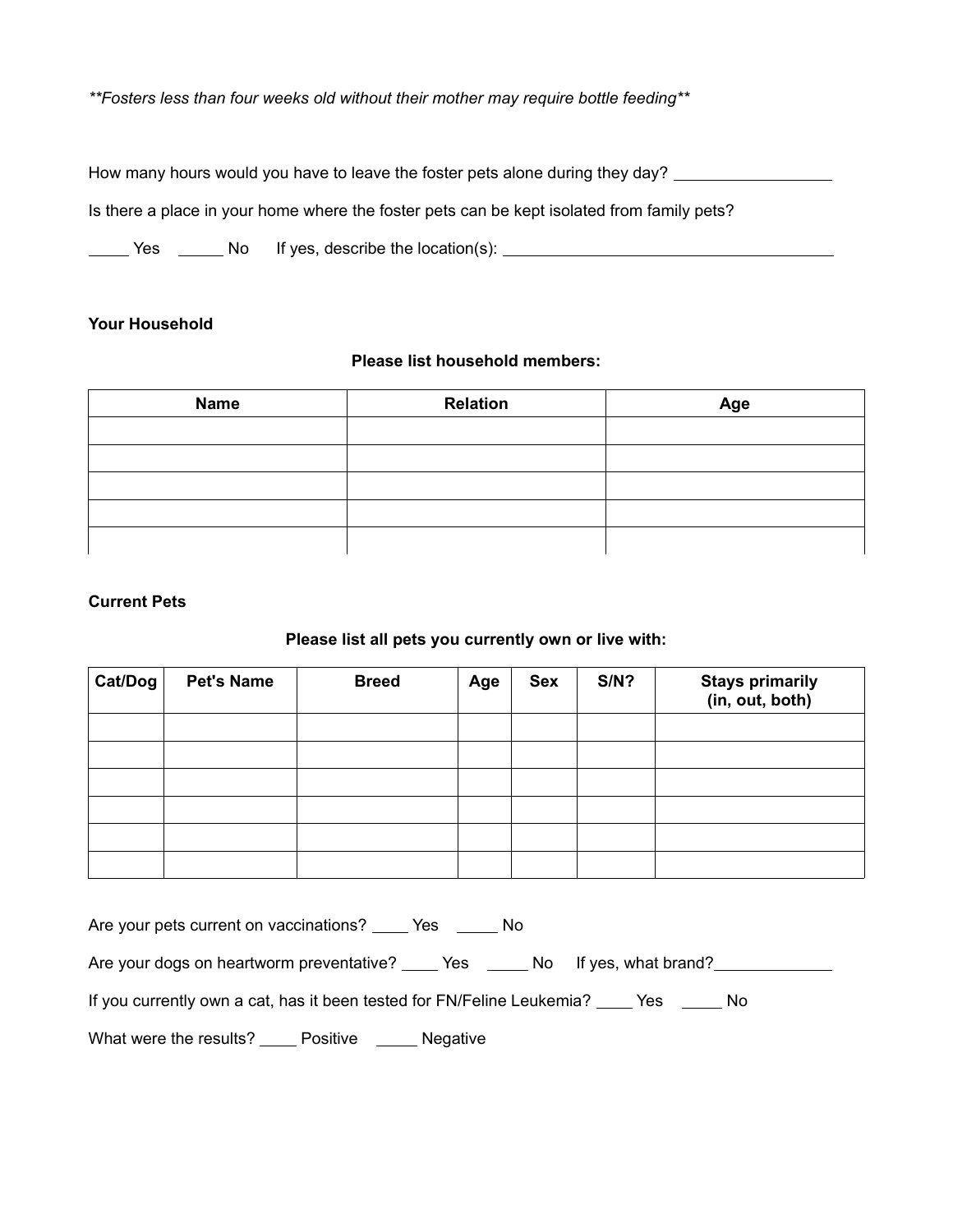|                         |                                                    | Did you ever house a dog that was diagnosed with Parvo/Distemper? ____ Yes _____ No                                                                                                          |  |  |  |
|-------------------------|----------------------------------------------------|----------------------------------------------------------------------------------------------------------------------------------------------------------------------------------------------|--|--|--|
|                         |                                                    |                                                                                                                                                                                              |  |  |  |
| <b>Veterinary Care:</b> |                                                    |                                                                                                                                                                                              |  |  |  |
|                         |                                                    |                                                                                                                                                                                              |  |  |  |
|                         |                                                    |                                                                                                                                                                                              |  |  |  |
|                         |                                                    | I certify that the above information is true and correct. Converse Animal Shelter, Inc., (CASI) may<br>verify the information provided on this form prior to approving any foster placement. |  |  |  |
|                         |                                                    |                                                                                                                                                                                              |  |  |  |
|                         |                                                    |                                                                                                                                                                                              |  |  |  |
|                         |                                                    |                                                                                                                                                                                              |  |  |  |
|                         |                                                    |                                                                                                                                                                                              |  |  |  |
|                         |                                                    |                                                                                                                                                                                              |  |  |  |
|                         |                                                    |                                                                                                                                                                                              |  |  |  |
|                         |                                                    |                                                                                                                                                                                              |  |  |  |
|                         | Do Not Write Below This Line-- For Office Use Only |                                                                                                                                                                                              |  |  |  |
|                         |                                                    | Listed in Pet Point? Yes No Prior Adopters? Yes No Email entered? Yes No                                                                                                                     |  |  |  |
|                         |                                                    |                                                                                                                                                                                              |  |  |  |
|                         |                                                    |                                                                                                                                                                                              |  |  |  |
|                         |                                                    |                                                                                                                                                                                              |  |  |  |
|                         |                                                    | Accepted? ______________________Denied? ___________________________Pending? _______________________                                                                                          |  |  |  |